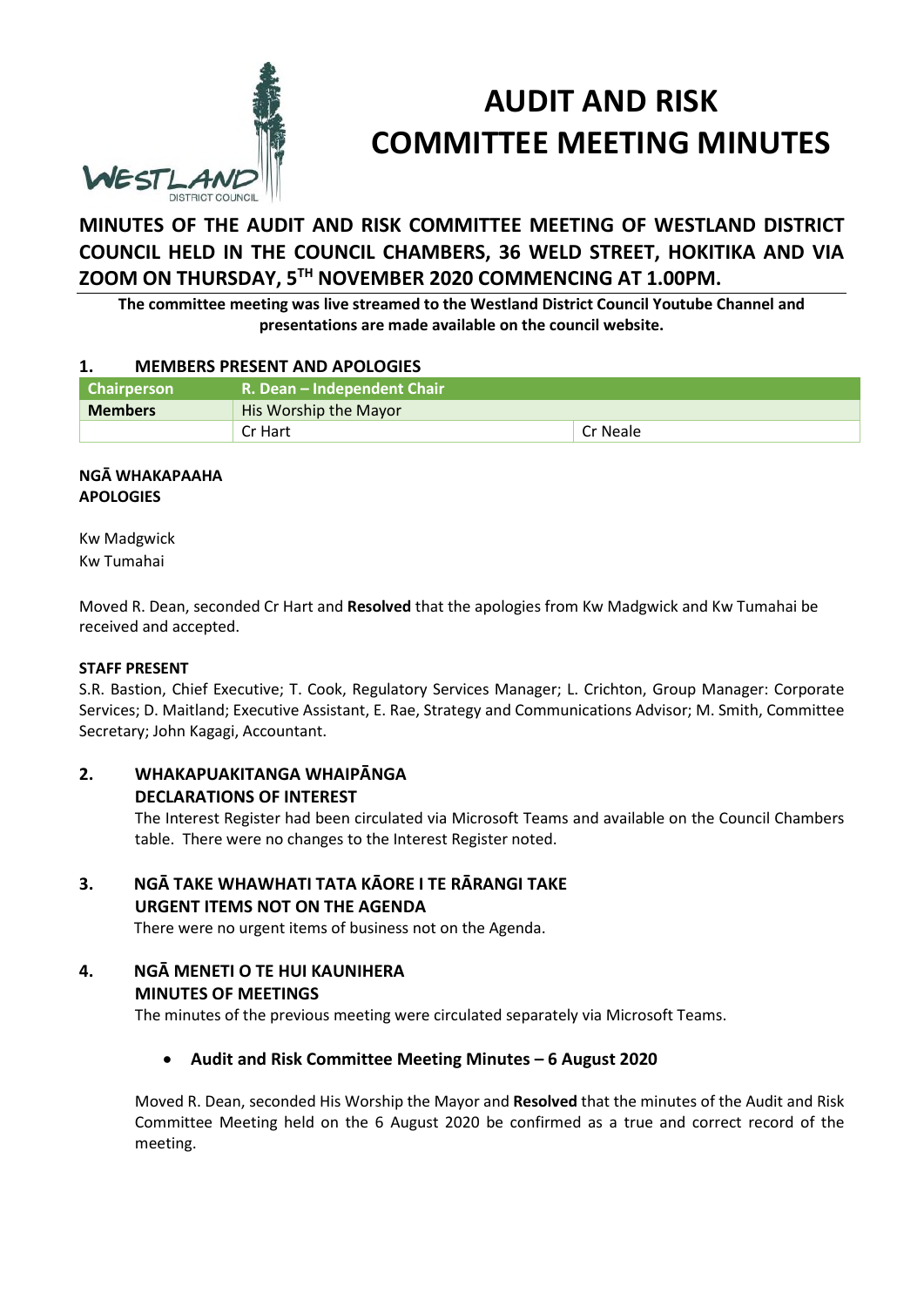#### **5. ACTION LIST**

The Group Manager, Corporate Services spoke to the Action List and provided the following updates:

#### **Terms of Reference (TOR)**

Workshop to be held today to discuss the review of the TOR, 5 November 2020 at the close of the meeting.

#### **Reserve Banks Community Consultation on the use of Cash**

The Reserve Bank has advised the project to investigate a 'no cash' banking environment has been put on hold indefinitely.

The Group Manager: Corporate Services updated the committee after communication from the Council's Banking Facility, Westpac Bank, that they will not be processing cheques from March 2021. Alternative options for payments from customers are to be investigated.

#### **Audit Review Document**

The Group Manager: Corporate Services sought clarification from the Chair as to which report was required. The Chair confirmed that it is the last Long Term Plan Report to be circulated.

#### **Risk Management Manual Amendment**

The draft has been updated, cannot be finalised until after the risk workshop (the action list item following) which has been on hold due to the resurgence of COVID-19. Due to be rescheduled to the beginning of next year.

#### **Risk Management Workshop**

Was on hold due to the resurgence of COVID-19. Rescheduled to 2021.

Moved R. Dean, seconded Cr Hart and **Resolved** that the updated Action List be received.

## **6. PŪRONGO KAIMAHI STAFF REPORTS**

#### **Finance: Quarterly Report Q1 July – September 2020**

The Strategy and Communications Advisor and the Accountant spoke to this item and advised the purpose of this report is to inform the Committee of Council's financial and service delivery performance for the three months ended 30 September 2020 (Q1).

Moved R. Dean, seconded Cr Hart and **Resolved** that the Quarterly Report Q1 July – September 2020 from the Strategy and Communications Advisor and the Accountant be received.

#### **Audit and Risk Committee Rolling Work Plan 2020**

The Group Manager, Corporate Services spoke to this item and advised the purpose of the workplan, measured against the Terms of Reference (TOR), was to help in forecasting upcoming reporting requirements to the committee. A workshop is to be scheduled to review the TOR in the New Year.

Moved R. Dean, seconded His Worship the Mayor and **Resolved** that the Audit and Risk Committee Rolling Work Plan from the Group Manager, Corporate Services be received.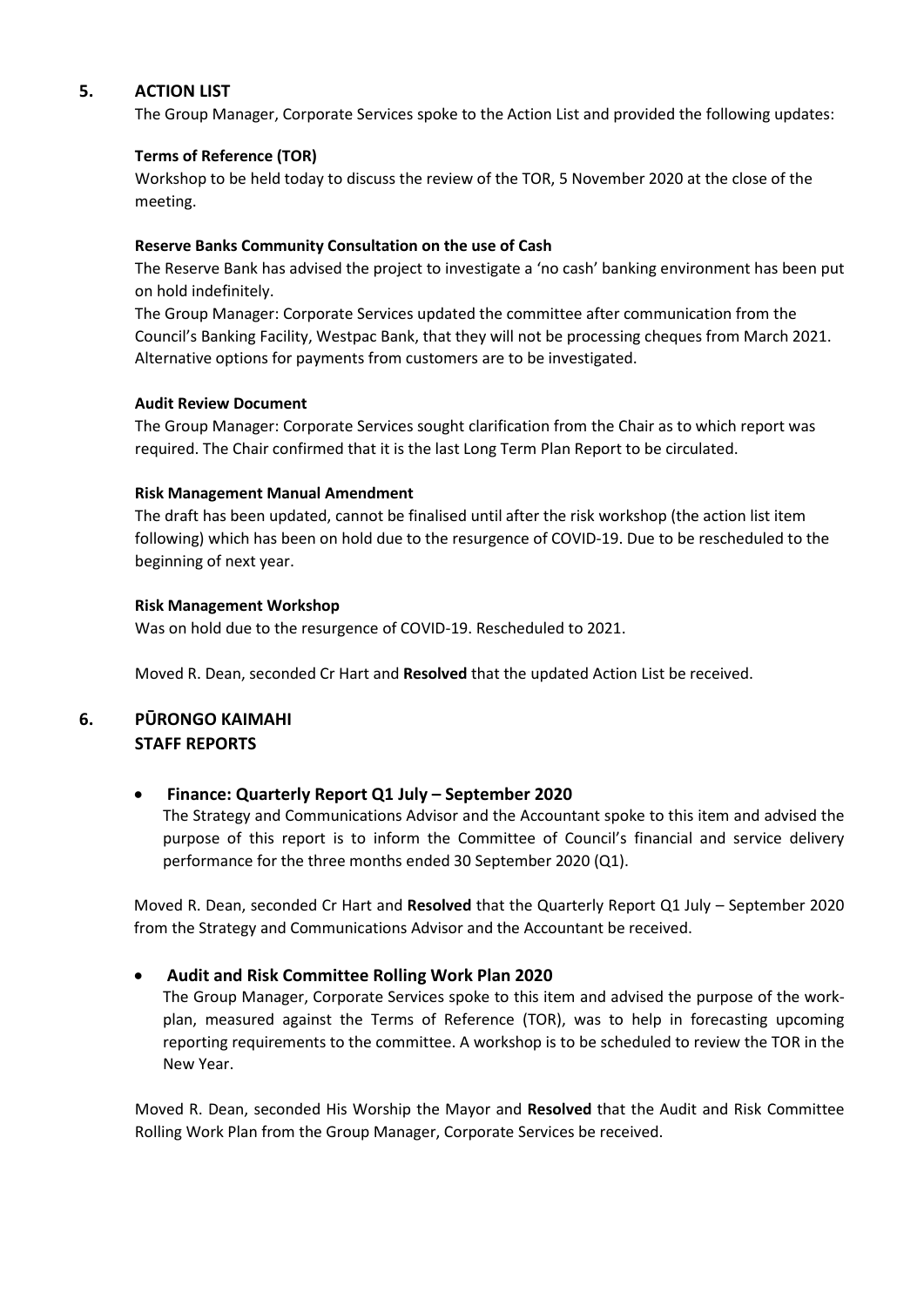*Cr Neale placed her apologies to the committee due to connection issues with the audio-visual link via zoom at 1.12pm.* 

Moved R. Dean, seconded Cr Hart and **Resolved** that the apology from Cr Neale be received and accepted.

A matter not on the agenda was brought to the committee as an update below, the Chair allowed the update to be presented.

#### **Long Term Plan 2021 Progress - Verbal Update**

The Strategy and Communications Advisor, Project Lead spoke to this update, it covered the following topics:

Workshops with Councillors

- The background to the Long Term Plan (LTP).
- Community outcomes through public engagement sessions.
- A review of activity groups and proposed key performance indicators.
- Infrastructure strategy overview.
- The preferred way to manage public consultation.

#### Going Forward:

- The infrastructure strategy is due by mid-November.
- Work on the financial strategy will begin once the infrastructure strategy is completed.
- Ongoing review of the assumptions to the reports.
- Activity budgets and the review of fees and charges will need to be completed by mid-January so the Capex programme and financial forecasts can be completed.
- Advice from SOLGM (Society of Local Government Managers) regarding policy review expectations. Only policies that require review should be addressed.
- The Auditor General has advised that climate change must be addressed in the LTP and it will be assessed by Audit New Zealand.
- Planning to complete the LTP and the consultation documents in-house to reduce costs.

The Chief Executive spoke to the infrastructure strategy and advised there had been a review of all the asset management plans and projects that feed into the infrastructure strategy, and the necessary requirements and timelines to complete this.

The Group Manager: Corporate Services and the Chief Executive spoke to the level of work verses staff time for projects and reporting deadlines, which will potentially affect performance outcomes. There are limited resources for new projects over and above business as usual that will need to be addressed with new staff/contractors. Efficiencies are being investigated.

Moved R. Dean, seconded Cr Hart and **Resolved** that the Long Term Plan 2021/31 Progress verbal update from the Strategy and Communications Advisor, Project Lead be received and accepted.

# **7. KA MATATAPU TE WHAKATAUNGA I TE TŪMATANUI RESOLUTION TO GO INTO PUBLIC EXCLUDED**

(to consider and adopt confidential items)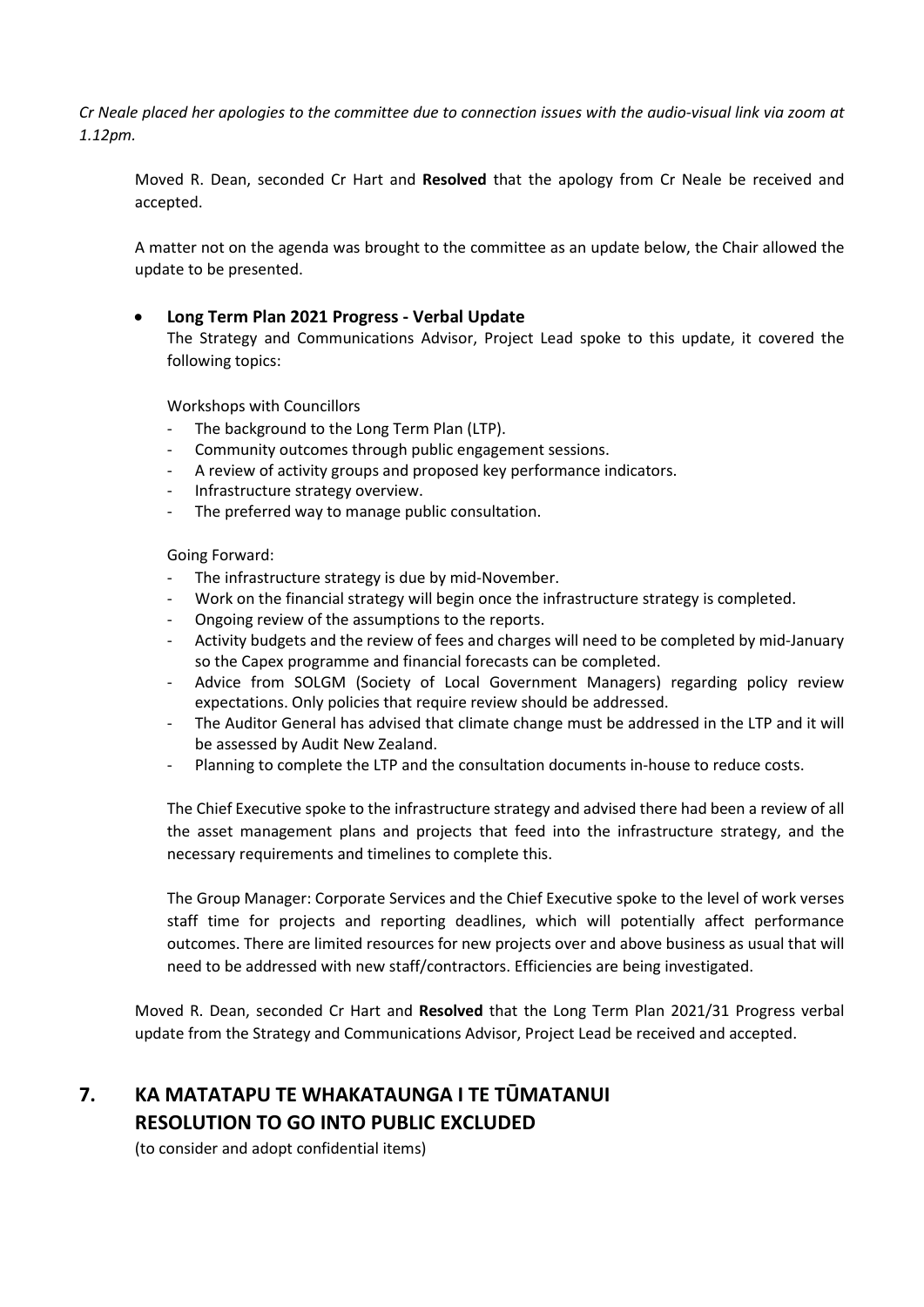Moved R. Dean, seconded His Worship the Mayor and **Resolved** that the Audit and Risk Committee confirm that the public were excluded from the meeting in accordance with Section 48, Local Government Official Information and Meetings Act 1987 at 1.39pm.

The general subject of the matters to be considered while the public are excluded, the reason for passing this resolution in relation to each matter and the specific grounds under Section 48(1) of the Local Government Official Information and Meetings Act 1987 for the passing of the resolution are as follows:

| Item<br>No. | subject<br><b>General</b><br><b>of</b><br>each matter to<br>be<br>considered | for passing<br><b>Reason</b><br>resolution<br>this<br>in<br>relation<br>to<br>each<br>matter | Ground(s) under Section 48(1) for the<br>passing of this resolution                                                                                                                                                      |
|-------------|------------------------------------------------------------------------------|----------------------------------------------------------------------------------------------|--------------------------------------------------------------------------------------------------------------------------------------------------------------------------------------------------------------------------|
| 1.          | <b>Confidential Minutes</b><br>- 6 August 2020                               | Good<br>reasons<br>to<br>withhold exist under<br>Section 7                                   | That the public conduct of the relevant<br>part of the proceedings of the meeting<br>would be likely to result in the disclosure<br>of information for which good reason or<br>withholding exists.<br>Section $48(1)(a)$ |
| 2.          | <b>Risk Report</b>                                                           | Good<br>reasons<br>to<br>withhold exist under<br>Section 7                                   | That the public conduct of the relevant<br>part of the proceedings of the meeting<br>would be likely to result in the disclosure<br>of information for which good reason or<br>withholding exists.<br>Section $48(1)(a)$ |
| 3.          | Quarterly Report on<br>Whistleblower<br>Services provided by<br><b>PWC</b>   | Good<br>reasons<br>to<br>withhold exist under<br>Section 7                                   | That the public conduct of the relevant<br>part of the proceedings of the meeting<br>would be likely to result in the disclosure<br>of information for which good reason or<br>withholding exists.<br>Section $48(1)(a)$ |

This resolution is made in reliance on sections 48(1)(a) and (d) of the Local Government Official Information and Meetings Act 1987 and the particular interests or interests protected by section 7 of that Act, which would be prejudiced by the holding of the relevant part of the proceedings of the meeting in public are as follows:

| l Item No. | <b>Interest</b>                                                                                                                                 |
|------------|-------------------------------------------------------------------------------------------------------------------------------------------------|
| 1,2,3      | Maintain legal professional privilege (Section 7(2)(g)).                                                                                        |
| 1,2,3      | Enable any local authority holding the information to carry out, without prejudice or<br>disadvantage, commercial activities (section 7(2)(h)). |

Moved R. Dean, seconded His Worship the Mayor and **Resolved** that the business conducted in the 'Public Excluded Section' be confirmed and accordingly, the meeting went back to the open part of the meeting at 1.48pm.